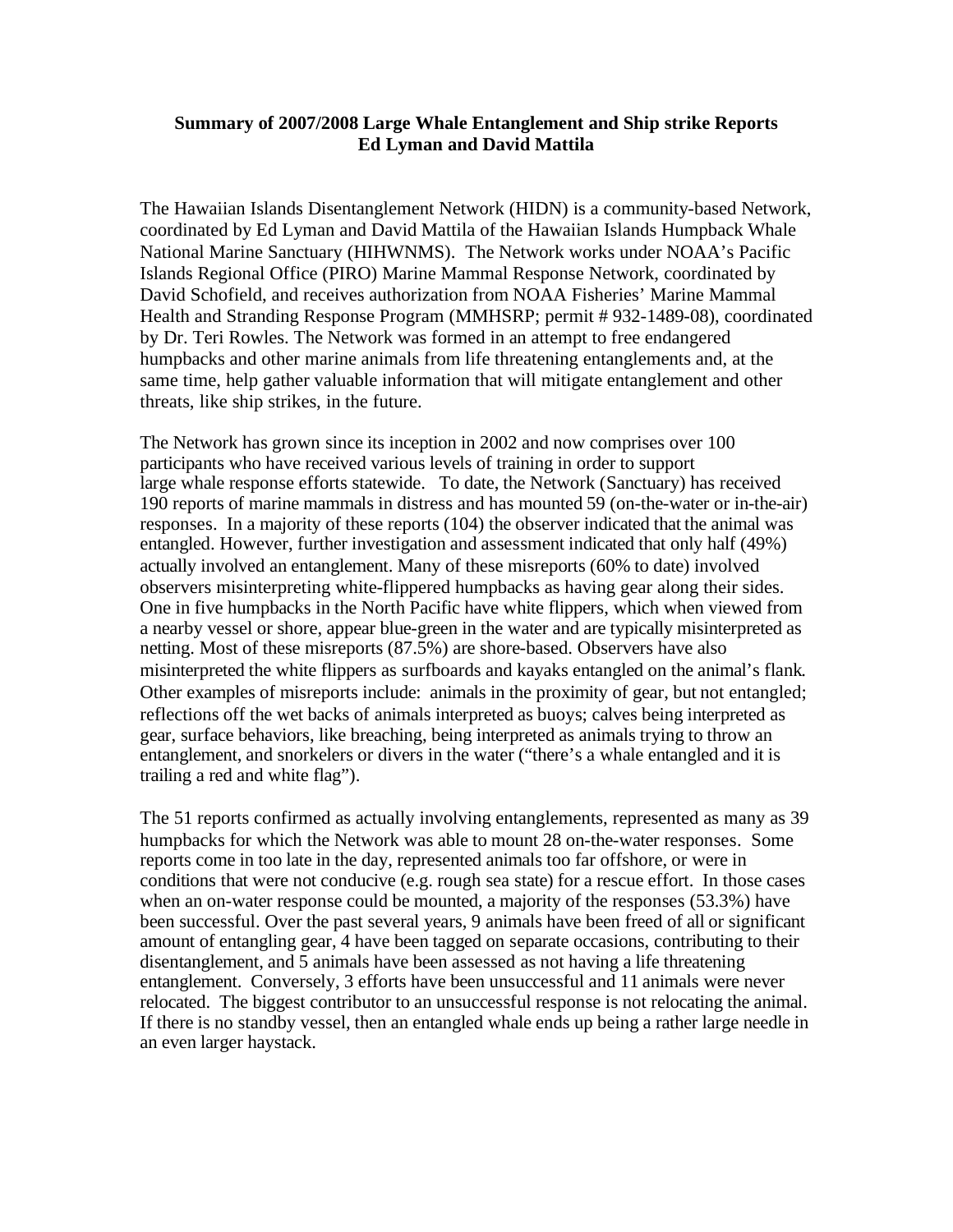Since 2003, the Network has removed approximately 2400 feet of line (does not include netting and twine) from the 9 different humpback whales. Animals have been confirmed entangled in local fishing gear (traps and net), mooring gear, marine debris, and actively fished gear set as far away as Alaska. To date, 6 humpbacks reported entangled in Hawaii have been confirmed to have gear from Alaska. Five of these represent commercial pot gear. The greatest known straight-line distance a whale may have carried gear is 2350 nm (between the Pribilof Islands in the Bering Sea and the island of Maui where the whale was first reported).



2008 entanglement reports (green = confirmed, red = not confirmed)

 The 2007/2008- humpback whale season (November 1, 2006 – May 15, 2007) was characterized by fewer entanglement reports (about half compared to last year). Much of the difference was due to the lack of any repeat sightings (reports) and the fact that there were fewer misreports compared to the past several seasons. The Network received 44 reports of distressed animals, 15 of these involving entanglements - two (2) of the reports involved entangled monk seals, while the remaining 13 involved humpbacks. Of the 13 entangled humpback reports, two could not be confirmed and 6 of the reports (50%) were confirmed as not actually involving an entanglement – they were misreported.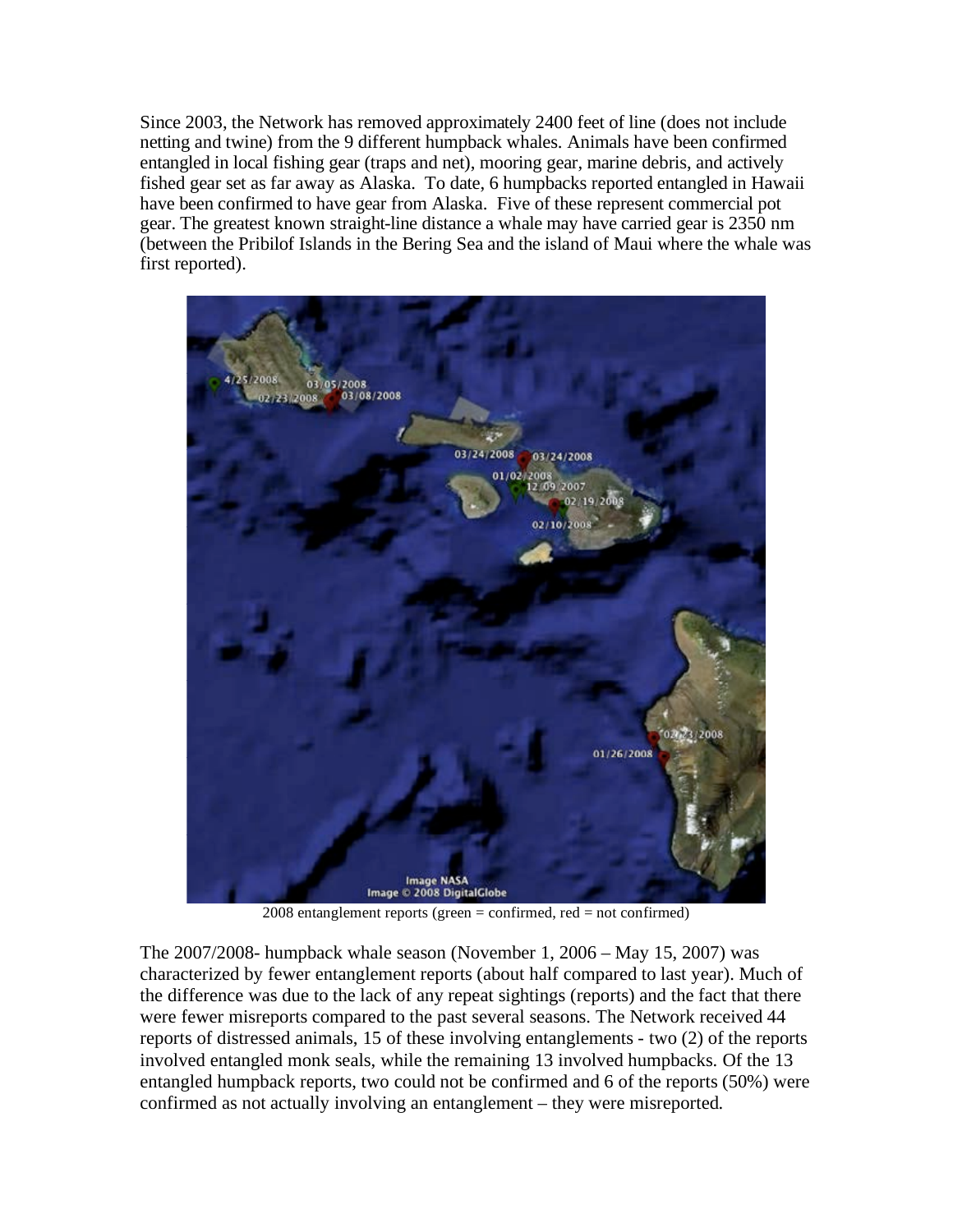The remaining 5 reports were confirmed as separate cases of humpbacks entangled in gear. The first confirmed report of an entangled humpback was received on December 9, 2007 from the tour boat, Wiki Wahine, off Lahaina, Maui. The subadult animal appeared healthy and was carrying an undetermined amount of monofilament line wrapped at least two times around tailstock and trailing at least 25 feet behind. The animal appeared recently entangled, with the line barely cutting in. Therefore, no response was mounted at the time.



December 9, 2007, subadult humpback entangled in monofilament line.

 The second confirmed entanglement report involved a humpback calf with monofilament line hanging from its baleen about a quarter of the way back on the right side. The animal was documented by Ken Held aboard the tour vessel, Lanikila, on January 2 off Lahaina, Maui, but was not detected until the photographer took a closer look at his images several days later. Between the assessment of the entanglement being minor and the understandable delay in reporting, no response was mounted on this animal.



January 2, 2008, calf entangled in monofilament line through mouth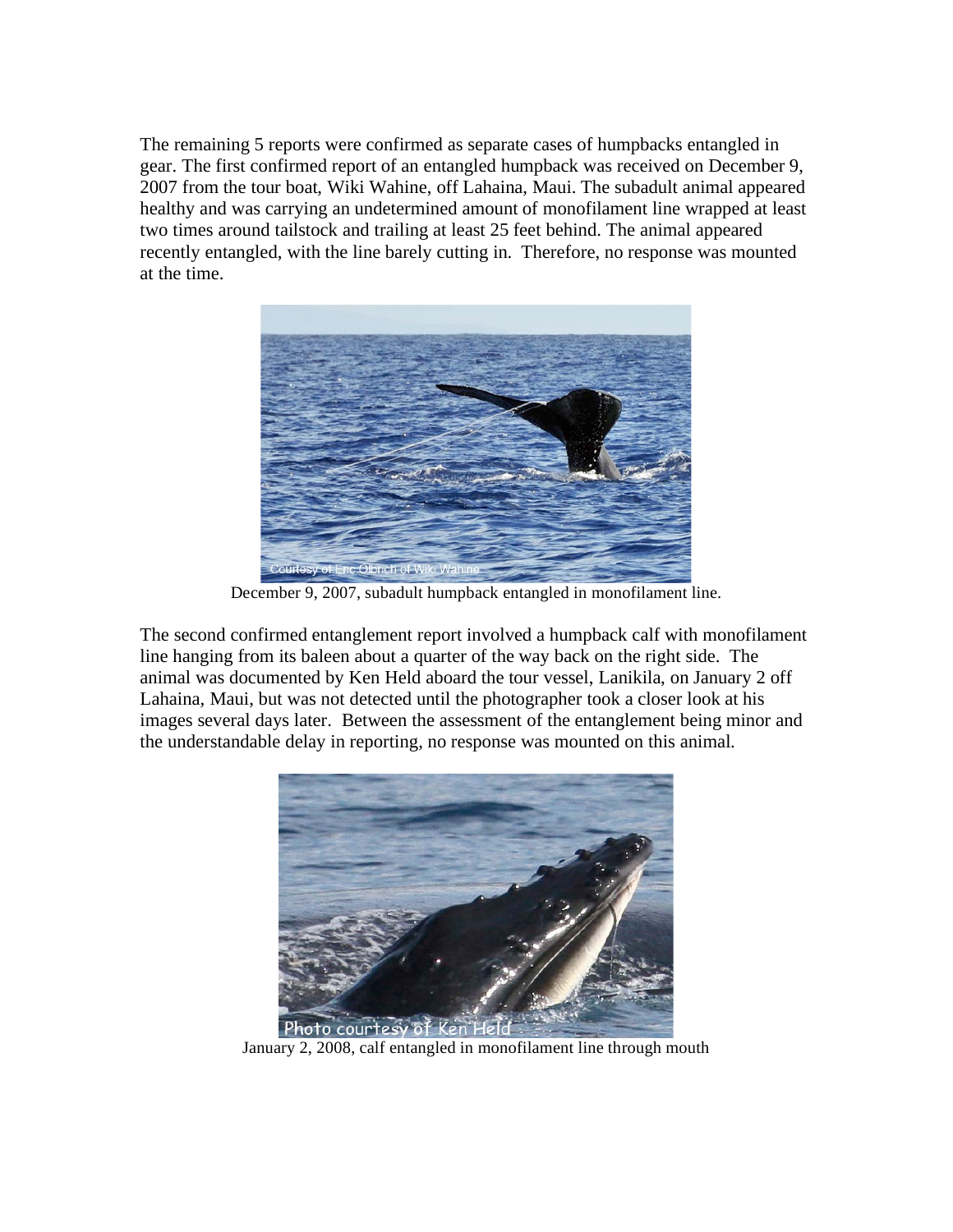The third confirmed entanglement of the season involved a subadult humpback also reported off Lahaina, Maui. The entanglement was observed on January 26 by the crew of the tour boat, Kapaluakai, as yellow polypropylene line draped over the animal's back and trailing behind. The report came in just before sunset and thus no response was mounted.



January 26, 2008, subadult humpback reported with line over back.

 The fourth confirmed entanglement of the season was reported by the crew of the Prince Kuhio, a whale watch boat out of Maalaea Harbor, Maui, on February 10, off Maalaea and involved an adult female humpback that was the nuclear animal in a competitive group. The animal was entangled in heavy gauge line through the mouth and along both sides of body to a bundle of gear just above the animal's flukes. There was one wrap of line around the peduncle that held the bundle of gear close to the animal with a deflated red polyball attached.



February 10, 2008, adult humpback entangled in heavy gauge line.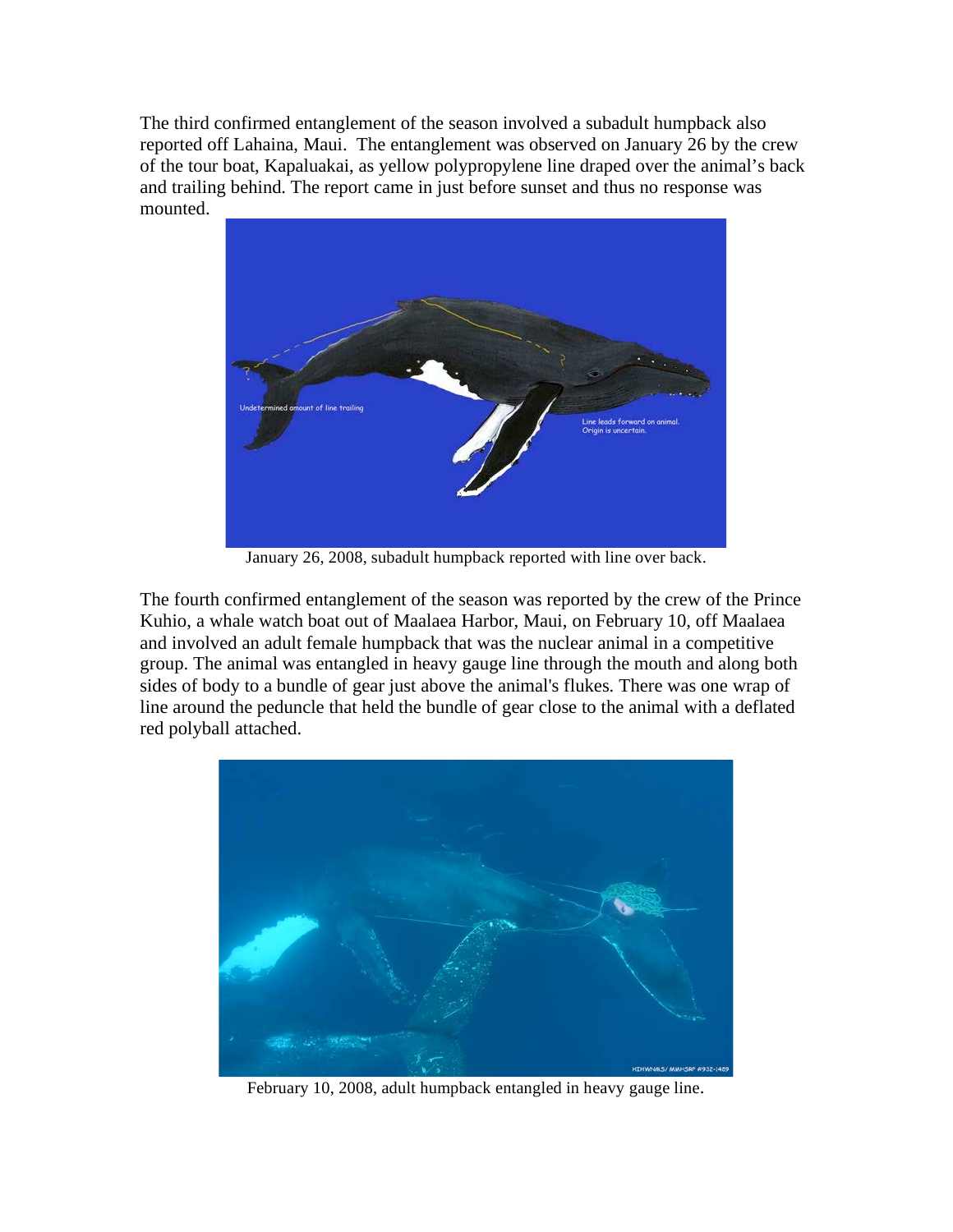Though the report came in late in the day, a response was mounted. The team made up of Sanctuary staff from the Kihei office, with the little time remaining, attempted to attach a telemetry buoy to the trailing gear. The hope was that they would be able to track the distressed animal and attempt a disentanglement effort the next possible opportunity. However, the dynamics of the competitive group, the proximity of the gear to the animal, and the limited amount of time were all factors in the team's inability to get the telemetry buoy attached to the gear. The animal was successfully biopsy sampled.

 The fifth and last confirmed entanglement of the season was reported on April 25 by the sport-fishing vessels, Kuuhuapula and Seafire, and involved a humpback calf 6.7 nm SW of Maili Pt., Oahu. The animal was entangled in over 400 feet of line either through the mouth or around the flippers. A trio of buoys were attached to one of the trailing ends of line. The vessel, Seafire was able to standby and monitor the animal for over 4 hours while the US. Coast Guard, Sector Honolulu, deployed the cutter, Ahi, to transport a Network response team made up of David Schofield, NOAA Fisheries' Marine Mammal Network Response Coordinator for the region, and Dave Nichols, Hawaii's Department of Land and Natural Resources' Marine Conservation Specialist, to attach a telemetry package to the trailing gear. The next day a full disentanglement effort was mounted, including Schofield and Nichols, as well as, David Mattila, Ed Lyman, and Paul Wong from the Hawaiian Islands Humpback Whale National Marine Sanctuary, and Joe Chojnacki from the Papahanaumokuakea Marine National Monument, all aboard the Sanctuary's response vessel, Hihimanu. The team tracked the transmitter 40 nm west of Oahu, and on arriving on site discovered that the calf had thrown all the gear during the night - what appeared to be all the line that had been attached to the animal was left trailing behind a now drifting tracking buoy.



April 25, 2008, humpback calf trailing over 400 feet of line.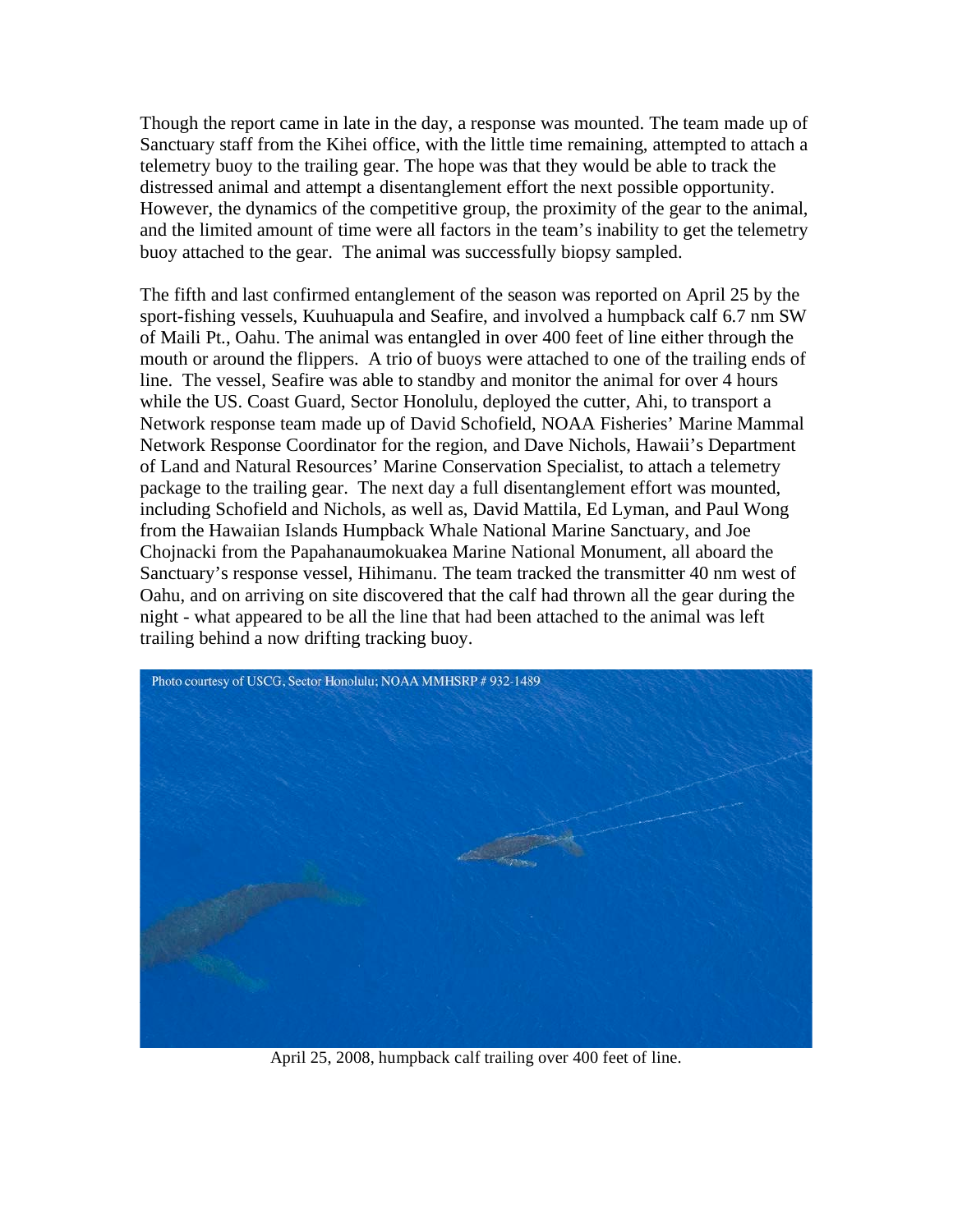

 US Coast Guard prepares to deploy RHI from cutter, Ahi, with David Schofield and David Nichols aboard in order to attach telemetry buoy to gear trailing entangled humpback calf.

 Including the responses outlined above, the Network carried out 10 (6 on-the-water and 4 shore-based) response efforts for entangled animals. The United States Coast Guard was involved in two of the on-water responses. On February 19 the Coast Guard, station Maalaea, received a report of a humpback breaching on and subsequently getting entangled in the rigging of a sailboat. After a thorough search neither the sailboat or the animal was found. The report was later determined to be false. The US Coast Guard's, Sector Honolulu, deployment of the cutter, Ahi, and diversion of a H64 helicopter, were integral to the success of the April 25 response to the entangled calf west of Oahu. During the very same event, Network responders, Nichols and Schofield, were able to get some hands-on experience working with an entangled whale. Eleven Network members have now obtained some hands-on experience working on entangled whales here in Hawaii.



April 11, 2008 report of ship-struck calf.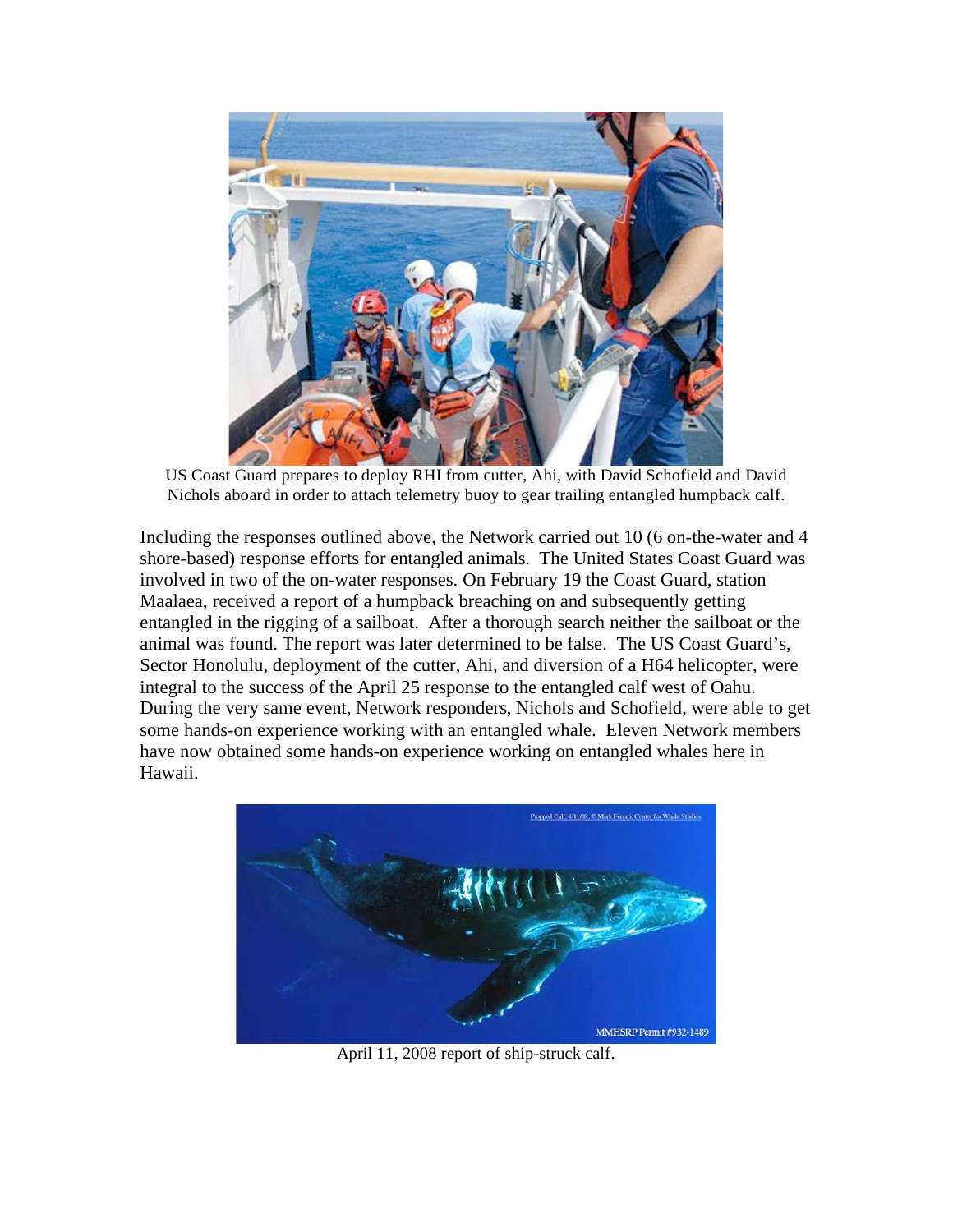In contrast to confirmed entanglement reports, the number of confirmed ship strike reports received by the Network was greater compared to past seasons. This season there were 12 humpbacks, involving 11 cases, reported as ship-strikes. Nine animals (in separate cases) were reported hit by vessels, and 3 animals (in 2 cases) were observed with wounds indicating a ship strike had recently occurred. Three of the animals were observed with minor injuries or the description of the event was such to indicate a minor strike. The island of Maui had the most reports at 7 animals (6 cases – 1 case was a mother/calf, both with wounds), followed by the Big Island with 3, and Oahu at 2. Kauai had no reports of ship strikes this past whale season. The breakdown by age class was 6 adults, 1 juvenile and 5 calves. In other words, half of the reports (50%) represented young animals. Past reports around the Hawaiian Islands indicate 83% of confirmed ship- strike reports involve younger animals (calves and juveniles). Six responses were mounted to document and assess reports of ship struck whales. Half of these were successful.



2007-2008 humpback season confirmed ship strike reports

 Once again, the Network received considerable assistance from the on-water boating community. For example, all five confirmed entanglement reports originated from the tour and sport fishing communities. Some of these operators stood by for hours until help could arrive. Many whale research organizations, including Center for Whale Studies, the Hawaii Marine Mammal Consortium, the Hawaii Whale Research Foundation, the